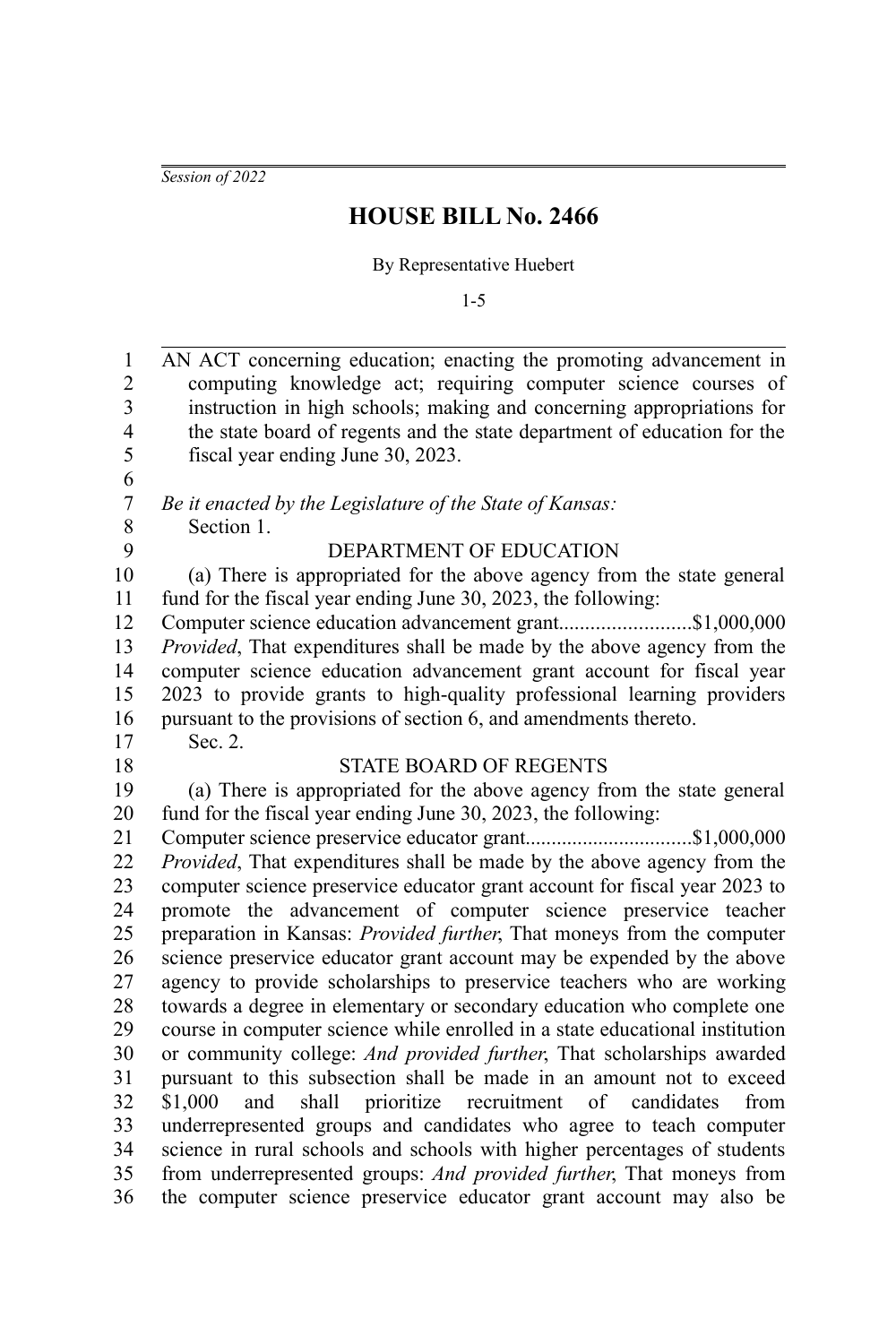expended by the above agency to support eligible preservice education programs in the state with the development and implementation of pathways in computer science education to help preservice teachers to add a certification to teach computer science education within their intended major and area of certification. 1 2 3 4 5

New Sec. 3. This act shall be known and may be cited as the promoting advancement in computing knowledge act. 6 7

New Sec. 4. As used in the promoting advancement in computing knowledge act: 8 9

(a) "Computer science" means the study of computers and algorithmic processes, including principles, hardware and software designs, implementation and impact on society. 10 11 12

(b) "Computer science course" means any standalone computer science course of instruction that teaches the content in the Kansas model standards for computer science. 13 14 15

(c) "High-quality professional learning" means professional development activities that: 16 17

(1) Clarify the conceptual foundations of computer science;

(2) teach research-based practices, including hands-on and inquirybased learning; and 19 20

(3) are intended for existing teachers with or without prior computer science experience. 21 22

(d) "High-quality professional learning providers" means any school district, school district interlocal cooperative, school district cooperative, institution of higher education, nonprofit organization or private entity that: 23 24 25 26

(1) Has successfully designed, implemented and scaled high-quality professional learning for teachers; and 27 28

(2) is approved or recommended by the state board of education as providing high-quality professional learning. 29 30

New Sec. 5. (a) Beginning in the 2023-2024 school year, each high school operated by a school district shall offer at least one computer science course. 31 32 33

34

18

(b) A computer science course offered pursuant to this section shall:

(1) Be high quality; 35

(2) meet or exceed the Kansas model standards for computer science established by the state board of education; and 36 37

(3) be made available in a traditional classroom setting, blended learning environment, online-based or other technology-based format that is tailored to meet the needs of each high school and each participating student. 38 39 40 41

(c) (1) Except as provided in paragraph (2), beginning with the entering ninth grade class in 2025-2026, students attending a high school 42 43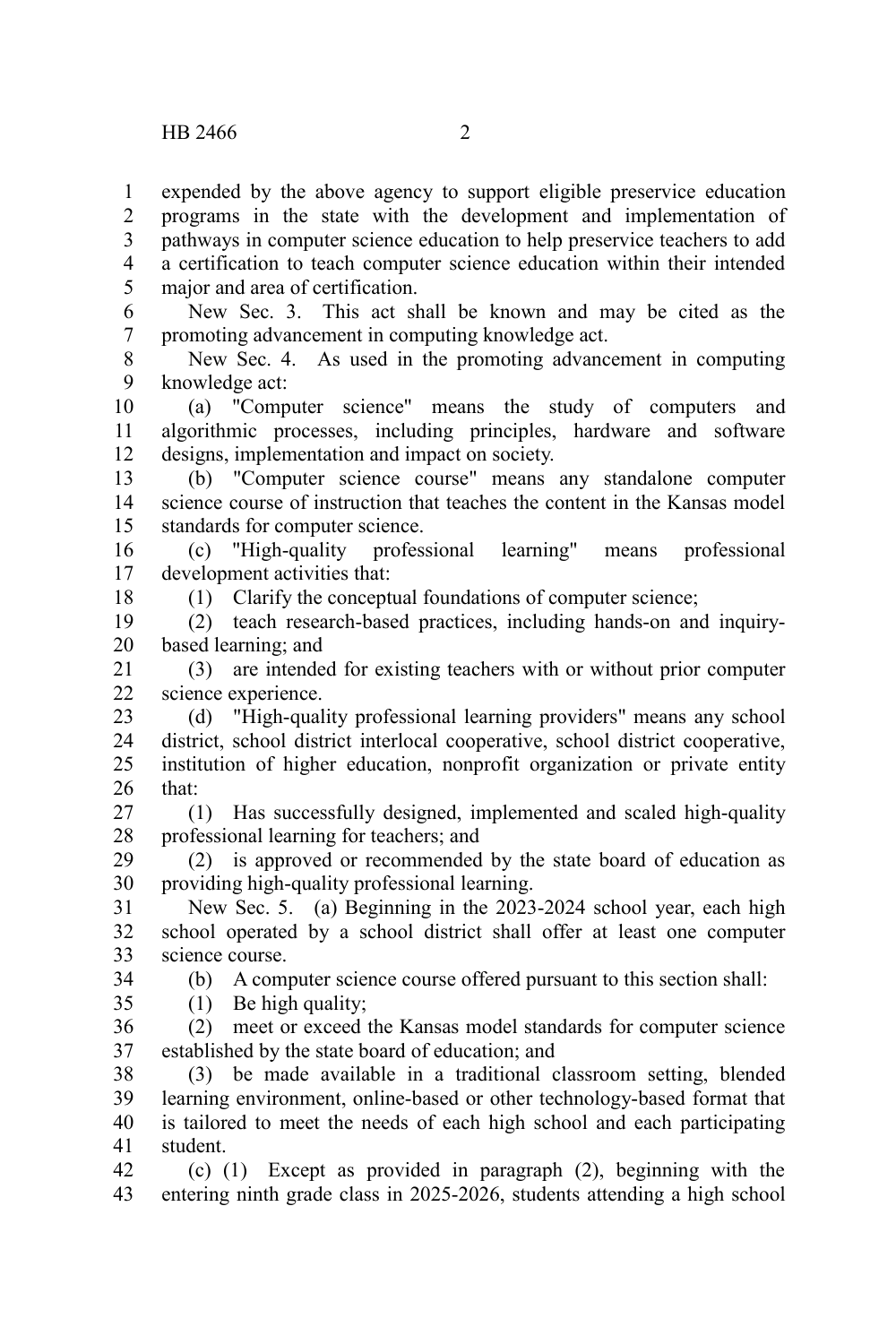operated by a school district shall be required to earn one unit of credit in an approved high school computer science course for graduation. 1 2

(2) For a student who has an individualized education program or a section 504 plan, the applicability of this subsection and the extent to which accommodations are provided to such student shall be governed by such student's individualized education program or 504 plan. 3 4 5 6

(3) The provisions of this subsection shall expire on July 1, 2025, so that the legislature may review the progress made pursuant to the promoting advancement in computing knowledge act prior to the implementation of this subsection. 7 8 9 10

New Sec. 6. (a) Subject to appropriations therefor, the state board of education may award grants to high-quality professional learning providers to develop and implement teacher professional development programs for the computer science courses required to be taught pursuant to section 5, and amendments thereto. 11 12 13 14 15

(b) Grants awarded pursuant to this section may be used for the following purposes: 16 17

18

(1) Providing high-quality professional learning;

(2) credentialing for computer science teachers, including, but not limited to, reimbursement to teachers or providers for professional learning, exam fees or college coursework; 19 20 21

(3) supporting computer science professional learning, including mentoring and coaching; 22 23

(4) creating resources to support implementation of this act;

(5) student recruitment; and

 $25$ 26

42

24

(6) the development of teacher preparation programs.

(c) As a condition of receiving a grant pursuant to this section, a high-quality professional learning provider shall submit an application to the state department of education on a form and in a manner determined by the state department of education. The application shall, at a minimum, address how the provider will: 27 28 29 30 31

(1) Recruit new and existing teachers with little to no computer science background; 32 33

(2) use research-based or evidence-based practices for high-quality professional development; 34 35

(3) focus the professional learning on the conceptual foundations of computer science; 36 37

(4) reach and support marginalized racial and ethnic groups underrepresented in computer science; 38 39

(5) provide teachers with concrete experience with hands-on, inquirybased practices; 40 41

(6) accommodate both teacher and student needs; and

(7) ensure that participating districts shall begin offering a computer 43